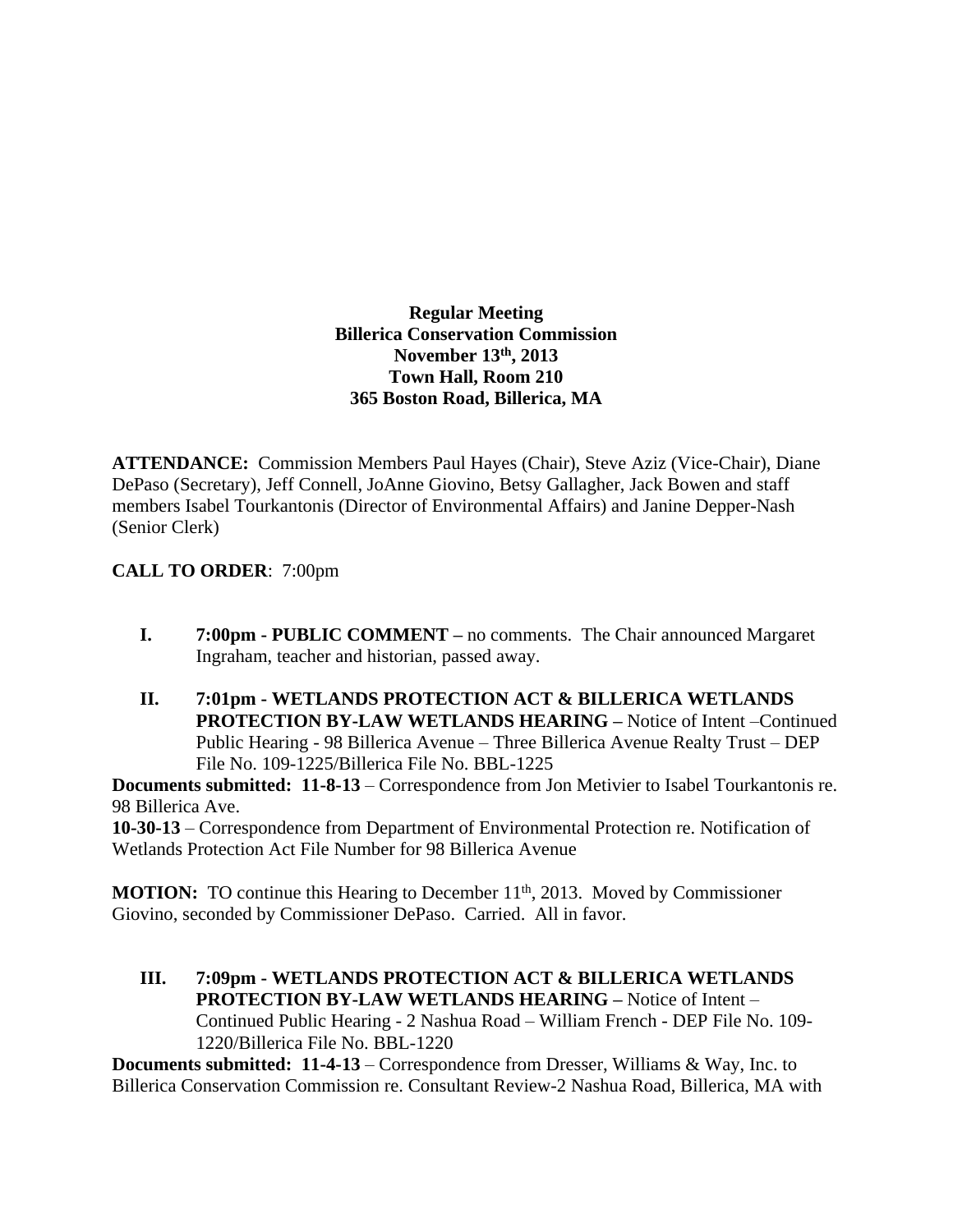attached plan titled Site Plan-Parking Area, Plan and Profile View, 2 Nashua Road prepared by Dresser, Williams & Way, Inc., signed and stamped by Stephen Dresser, dated 7-31-13, revised 11-6-13, Scale 1"=20'

**10-24-13, Revised 11-13-13** – Correspondence from Brian Dunn, MBL Land Development & Permitting, Corp. to Conservation Commission re. Peer Review Notice of Intent Application, 2 Nashua Road, Billerica, MA

Steve Dresser, Dresser, Williams & Way, Inc. and consultant Brian Dunn of MBL Land Development and Permitting Corporation attended. Mr. Dresser reviewed the project which is the installation of a parking lot. They are requesting a variance to increase the impervious surface in order to make it a paved lot rather than gravel. They have worked with consultant Brian Dunn and now comply with the stormwater regulations.

Mr. Dunn gave a summary of the meetings with Mr. Dresser and reviewed the 10 stormwater regulations. He advised that it was easier to have the lot paved and recommended the Commission grant a variance to allow it. He recommended the project be approved with conditions: this parking lot be designated for employees only; water quality structures be maintained; and test the water in the catch basins periodically.

Commission Members requested additional mitigation, that the slope be stabilized, loamed and seeded and to include signage reading employee only; that the snow storage shown on the plan be used solely for this parking lot; and that the jersey barriers be extended to along the back of the lot.

**MOTION:** TO grant a variance to S3.03.C.2. Moved by Commissioner Giovino, seconded by Commissioner DePaso. Carried. 6 in favor, 1 abstained (Commissioner Connell)

**MOTION:** TO close this Hearing, sign and issue an Order of Conditions within 21 days. Moved by Commissioner Giovino, seconded by Commissioner DePaso. Carried. 6 in favor, 1 abstained (Commissioner Connell)

**IV. 8:09pm - WETLANDS PROTECTION ACT & BILLERICA WETLANDS PROTECTION BY-LAW WETLANDS HEARING –** Notice of Intent – Continued Public Hearing - 9 Brick Kiln Road – Swaminarayan World Organization – DEP File No. 109-1221/Billerica File No. BBL-1221

Stan Dillis, Ducharme & Dillis, attended. He stated they have addressed all issues from previous meetings with Conservation and the Board of Health and reviewed the changes that were made.

Commission Members discussed possible conditions: that the 25' buffer zone as shown on the plan be restored; the visual barrier be extended to the gate; signage be included; and that an additional area in the back be used for mitigation. They requested a planting plan and a revised plan be submitted for the file.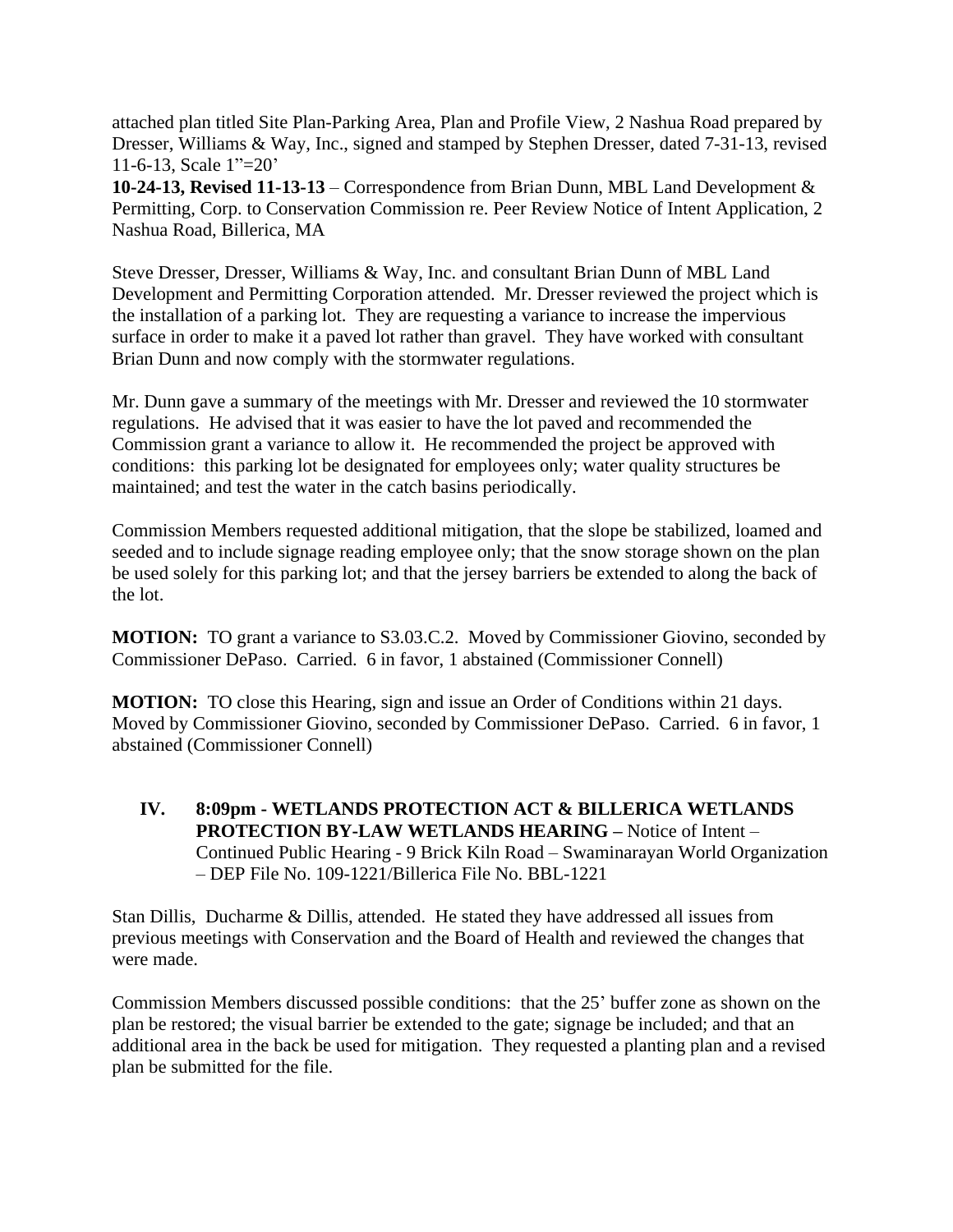**MOTION:** TO grant a variance to the 25' No Alteration Zone. Moved by Commissioner Giovino, seconded by Commissioner DePaso. Carried. 6 in favor, 1 abstained (Commissioner Connell)

**MOTION:** TO close this Hearing, sign and issue an Order of Conditions within 21 days. Moved by Commissioner Giovino, seconded by Commissioner DePaso. Carried. 6 in favor, 1 abstained (Commissioner Connell)

**V. 8:31pm - WETLANDS PROTECTION ACT & BILLERICA WETLANDS PROTECTION BY-LAW WETLANDS HEARING –** Notice of Intent – Continued Public Hearing - Market Street/Broadleaf Street – Steven McGarry – DEP File No. 109-1223/Billerica File No. BBL-1223

**Documents submitted: 11-13-13** – Correspondence from Steven Eriksen, Norse Environmental Services, Inc. to Billerica Conservation Commission re. Market Street/Broadleaf Street

**MOTION:** TO continue this Hearing to December 11<sup>th</sup>, 2013. Moved by Commissioner Giovino, seconded by Commissioner DePaso. Carried. All in favor.

## **VI. ADMINISTRATIVE MATTERS/DIRECTOR'S REPORT**

**Certificate of Compliance Request** – 8 Thoreau – DEP File No. 109-1191/BBL-1191 – The Director reported she performed a site visit and found the old barn on the paper road had been removed and a new shed constructed. The project had been built according to the plan with minor variances and for the most part the lot is sufficiently grass covered. She recommended issuing a Certificate of Compliance. **MOTION:** TO issue a Certificate of Compliance. Moved by Commissioner Giovino, seconded by Commissioner DePaso. Carried. All in favor.

**Certificate of Compliance Request** – 11 Swan Lane-DEP File No. 109-1163/BBL-1163 – the Director reported the site had stabilized, and based on site inspections and previous reports from Adam Bossi, staff recommended issuing a Certificate of Compliance**. MOTION:** TO issue a Certificate of Compliance. Moved by Commissioner Giovino, seconded by Commissioner Aziz. Carried. All in favor.

**Request for Extension Permit** – BBL 01-006-Casco Street – Documents submitted: **11-5-13** – Correspondence from Dean Jenkins, Jagco LLC to Billerica Conservation Commission re. Request for 2 years extension of Bylaw Order of Conditions, BBL-01-006 - **MOTION:** TO extend the permit for 2 years, to expire December 13<sup>th</sup>, 2015. Moved by Commissioner Giovino, seconded by Commissioner DePaso. Carried. All in favor.

**Update: Villages at Pinehurst Enforcement Order** – Staff reported significant progress has been made with this enforcement order. Pat Garner, who has been hired to monitor the replication work has submitted his first report. He will conduct a site inspection after the first growing season and again after the second growing season, then submit a 2<sup>nd</sup> report with his findings. Staff will follow up on 2 small piles of debris. Members agreed they would not address a request for a full Certificate of Compliance because of outstanding issues such as the retaining wall, but would entertain partial requests on a case by case basis.